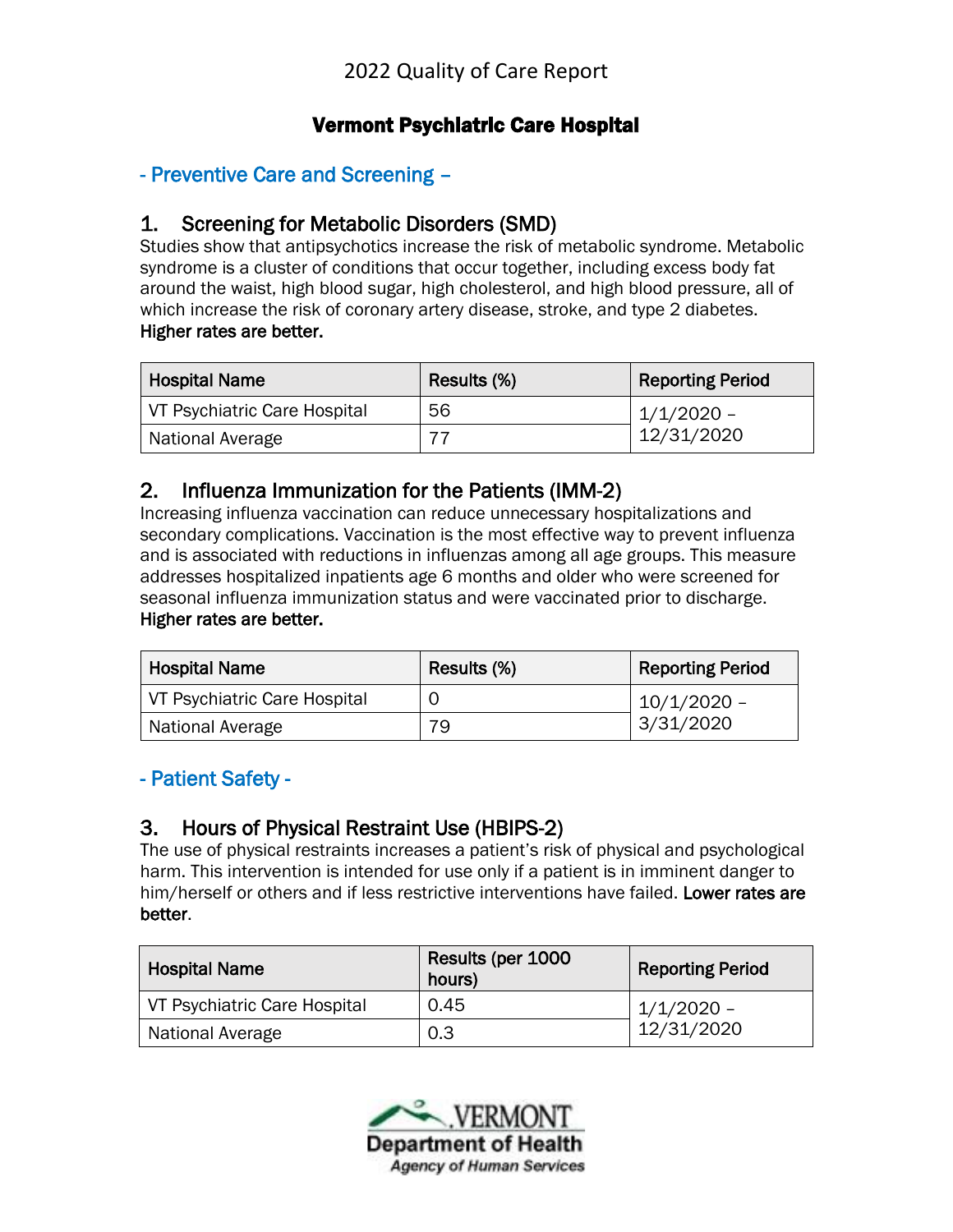## 4. Hours of Seclusion Use (HBIPS-3)

The use of seclusion increases a patient's risk of physical and psychological harm. This intervention is intended for use only if a patient is in imminent danger to him/herself or others and if less restrictive interventions have failed. Lower rates are better.

| <b>Hospital Name</b>         | Results (per 1000<br>hours) | <b>Reporting Period</b> |
|------------------------------|-----------------------------|-------------------------|
| VT Psychiatric Care Hospital | 0.31                        | $1/1/2020$ –            |
| National Average             | 0.29                        | 12/31/2020              |

## - Follow Up Care –

### 5. Transition Record with Specified Elements Received by Discharged Patients (TR-1)

Providing detailed discharge information enhances the preparation of patients to self-manage post-discharge care and comply with treatment plans. This measure assesses the percentage of patients discharged from an inpatient psychiatric facility who received (or whose caregiver received) a complete record of inpatient psychiatric care and plans for follow-up. Higher rates are better.

| <b>Hospital Name</b>         | Results (%) | <b>Reporting Period</b> |
|------------------------------|-------------|-------------------------|
| VT Psychiatric Care Hospital |             | $1/1/2020 -$            |
| National Average             | 69          | 12/31/2020              |

## 6. Timely Transmission of Transition Record (TR-2)

The availability of the patient's discharge information at the first post-discharge physician visit improves the continuity of care and may be associated with a decreased risk of re-hospitalization. This measure assesses the percentage of patients whose follow-up care provider received a complete record of their inpatient psychiatric care and plans for follow-up within 24 hours of discharge. Higher rates are better.

| <b>Hospital Name</b>         | Results (%) | <b>Reporting Period</b> |
|------------------------------|-------------|-------------------------|
| VT Psychiatric Care Hospital |             | 1/1/2020 -              |
| National Average             | 60          | 12/31/2020              |

## 7. Patients Discharged on Multiple Antipsychotic Medications with Appropriate Justification (HBIPS-5)

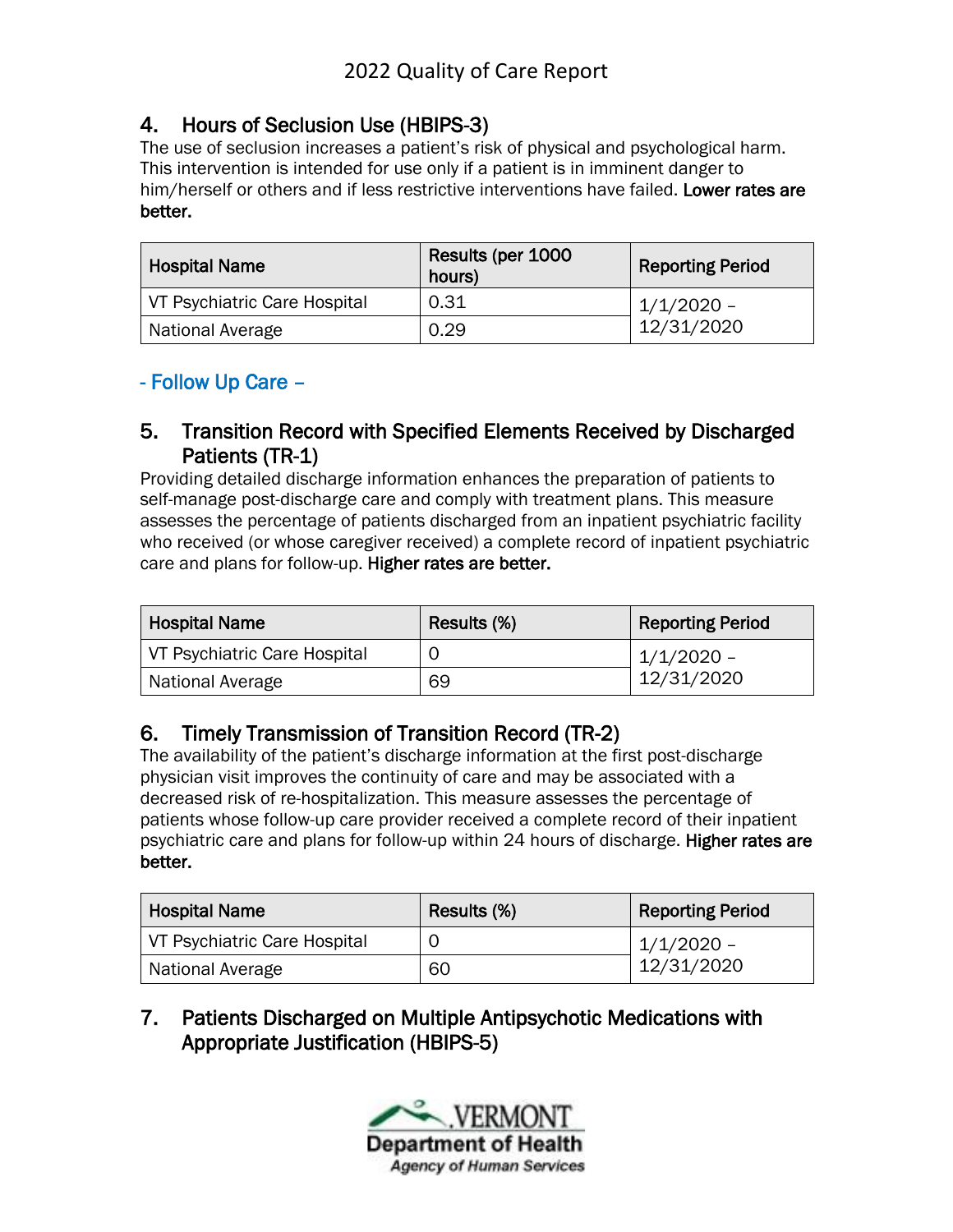This measure is collected on patients discharged on multiple antipsychotics. Appropriate reasons for discharging a patient on multiple antipsychotics are as follows:

- The medical record contains a minimum of three failed trials with using only one antipsychotic drug.
- The medical record contains either a plan that tapers to using one antipsychotic drug or one that decreases the dosage of one or more antipsychotic medications while increasing the dosage of another to a level that manages the patient's symptoms with one antipsychotic medication.

• The medical record contains documentation of augmentation of Clozapine. Higher rates indicate higher quality of care because documenting the reasons for assigning multiple antipsychotics suggests that careful consideration of the benefits of treatment were weighed against the potential side effects.

| <b>Hospital Name</b>         | Results (%) | <b>Reporting Period</b> |
|------------------------------|-------------|-------------------------|
| VT Psychiatric Care Hospital | $n/a*$      | $1/1/2018$ –            |
| National Average             | 64          | 12/31/2018              |

\*The number of cases/patients is too few to report.

## 8. Follow-up After Hospitalization for Mental Illness (FUH)

This measure assesses the percentage of inpatient psychiatric facility hospitalizations for treatment of select mental health disorders that were followed by an outpatient mental health care encounter. The percentage of discharges for which the patient received follow-up within 7 days and 30 days of discharge is reported. Higher rates are better.

| <b>Hospital Name</b>                                      | Results (%)                | <b>Reporting Period</b> |
|-----------------------------------------------------------|----------------------------|-------------------------|
| VT Psychiatric Care Hospital   30 days: n/a* 7 days: n/a* |                            | $ 7/1/2019 -$           |
| National Average                                          | 30 days: 49.5 7 days: 27.9 | 12/31/2019              |

\*The number of cases/patients is too few to report.

## 9. Medication Continuation following Inpatient Psychiatric Discharge

This measure shows the percentage of patients admitted to an inpatient psychiatric facility for serious mental illness who filled at least one prescription between the 2 days before they were discharged and 30 days after they were discharged from the facility. Higher rates are better.

| <b>Hospital Name</b>                | Results (%) | <b>Reporting Period</b> |
|-------------------------------------|-------------|-------------------------|
| VT Psychiatric Care Hospital   n/a* |             | $7/1/2018$ -            |
| National Average                    | 73.1        | 12/31/2019              |

\*The number of cases/patients is too few to report.

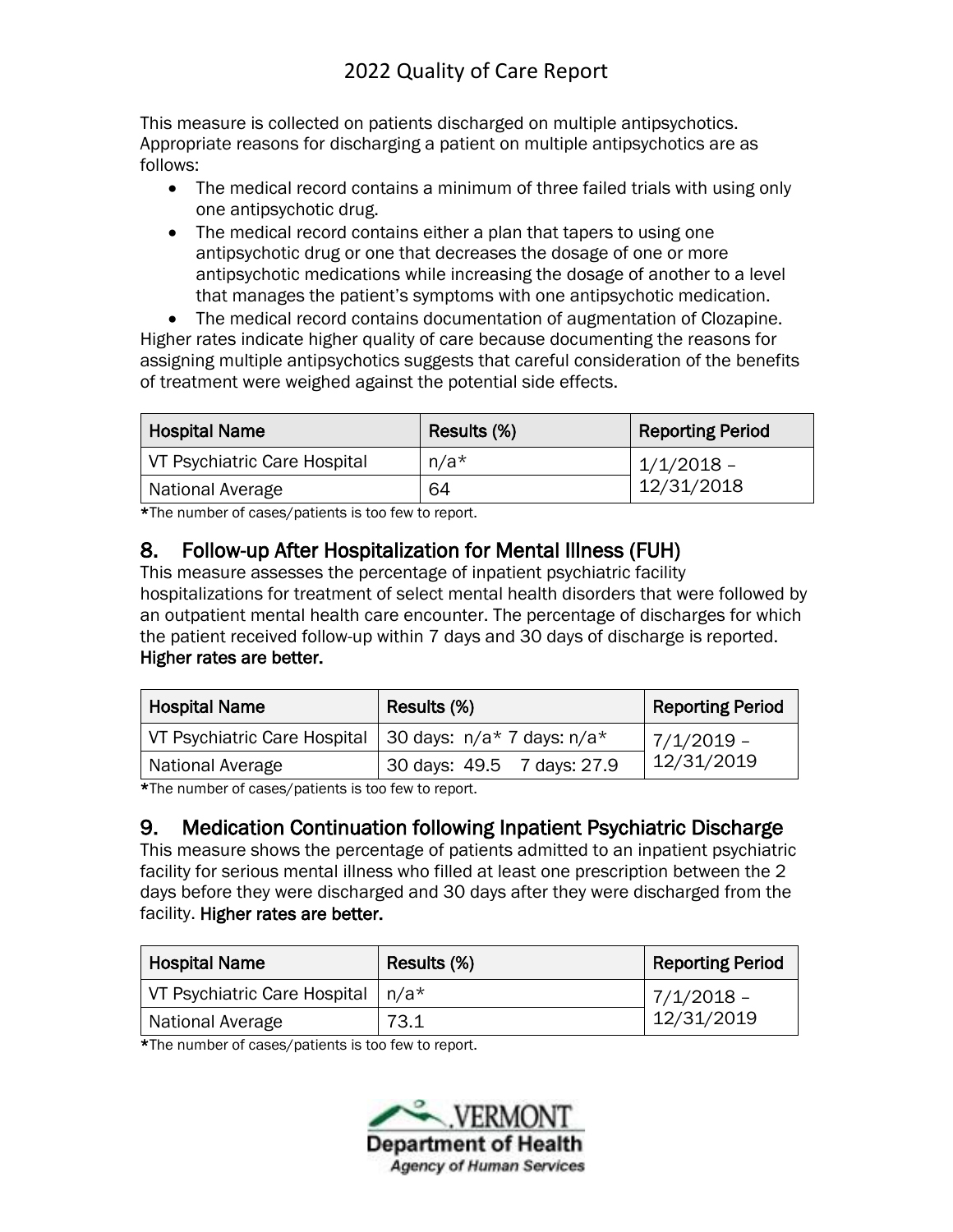### - Substance Use Treatment -

### 10. Alcohol Use Brief Intervention Provided or Offered (SUB-2)

Clinical trials have demonstrated that brief interventions, especially prior to the onset of addiction, significantly improve health and reduce costs. Higher rates are better. Includes 18 years and older patients who screened positive for unhealthy alcohol use or an alcohol use disorder.

| <b>Hospital Name</b>         | Results (%) | <b>Reporting Period</b> |
|------------------------------|-------------|-------------------------|
| VT Psychiatric Care Hospital | $n/a*$      | 1/1/2020 -              |
| National Average             | 83          | 12/31/2020              |

\*No cases met the criteria for this measure.

### 11. Alcohol Use Brief Intervention (SUB-2a)

This rate includes patients who were offered intervention and received it.

| <b>Hospital Name</b>         | Results (%) | <b>Reporting Period</b> |
|------------------------------|-------------|-------------------------|
| VT Psychiatric Care Hospital | n/a*        | $1/1/2020$ –            |
| National Average             | 70          | 12/31/2020              |

\*No cases met the criteria for this measure.

#### 12. Alcohol and Other Drug Use Disorder Treatment Provided or Offered at Discharge (SUB-3)

Currently, less than one in 20 patients with an addiction are referred for treatment. Hospitalization provides a prime opportunity to address the entire spectrum of substance use problems within the health care system. This measure assesses the percentage of patients who screened positive for an alcohol or drug use disorder during their inpatient stay who, at discharge, either: (1) received or refused a prescription for medications to treat their alcohol or drug use disorder OR (2) received or refused a referral for addiction treatment. Higher rates are better.

| <b>Hospital Name</b>         | Results (%) | <b>Reporting Period</b> |
|------------------------------|-------------|-------------------------|
| VT Psychiatric Care Hospital | $n/a*$      | $1/1/2020$ –            |
| National Average             | 75          | 12/31/2020              |

\*No cases met the criteria for this measure.

#### 13. Alcohol and Other Drug Use Disorder Treatment at Discharge (SUB-3a)

This rate includes patients who were offered treatments and received a prescription at discharge for medication for treatment of alcohol or drug use disorder OR a referral for addictions treatment.

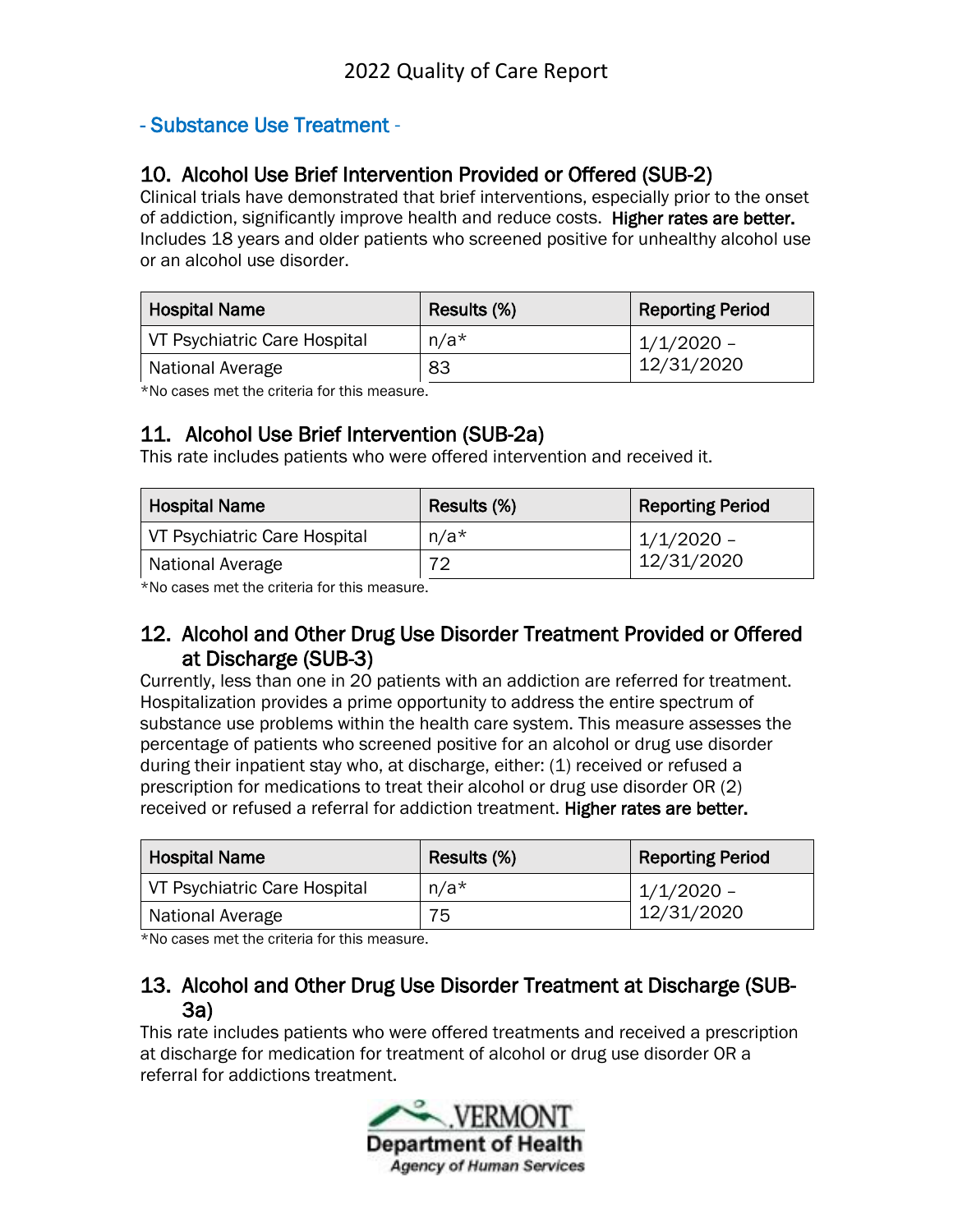| <b>Hospital Name</b>         | Results (%) | <b>Reporting Period</b> |
|------------------------------|-------------|-------------------------|
| VT Psychiatric Care Hospital | $n/a*$      | $1/1/2020$ –            |
| National Average             | 63          | 12/31/2020              |

\*No cases met the criteria for this measure.

## 14. Tobacco Use Treatment Provided or Offered (TOB-2)

The measure is reported as an overall rate which includes all patients to whom tobacco use treatment was provided or offered and refused. It includes patients who are tobacco users within the past 30 days and received or refused counseling to quit and receive or refuse cessation medications. Higher rates are better.

| <b>Hospital Name</b>         | Results (%) | <b>Reporting Period</b> |
|------------------------------|-------------|-------------------------|
| VT Psychiatric Care Hospital | $n/a*$      | $1/1/2020$ -            |
| National Average             | 80          | 12/31/2020              |

\*No cases met the criteria for this measure.

## 15. Tobacco Use Treatment During Hospital Stay (TOB-2a)

This rate includes patients who received practical counseling to quit and received FDA-approved cessation medications or had a reason for not receiving the medication.

| <b>Hospital Name</b>         | Results (%) | <b>Reporting Period</b> |
|------------------------------|-------------|-------------------------|
| VT Psychiatric Care Hospital | $n/a*$      | $1/1/2020$ –            |
| National Average             | 45          | 12/31/2020              |

\*No cases met the criteria for this measure.

## 16. Tobacco Use Treatment Provided or Offered at Discharge (TOB-3)

This measure assesses the percentage of patients who use tobacco and at discharge (1) received or refused a referral for outpatient counseling AND (2) received or refused a prescription for medications to help them quit or had a reason for not receiving medication. Higher rates are better.

| <b>Hospital Name</b>         | Results (%) | <b>Reporting Period</b> |
|------------------------------|-------------|-------------------------|
| VT Psychiatric Care Hospital | $n/a*$      | $1/1/2020$ -            |
| National Average             | -61         | 12/31/2020              |

\*No cases met the criteria for this measure.

## 17. Tobacco Use Treatment at Discharge (TOB-3a)

This rate includes patients who were referred to evidence-based outpatient counseling AND received a prescription for FDA-approved cessation medication at discharge. Higher rates are better.